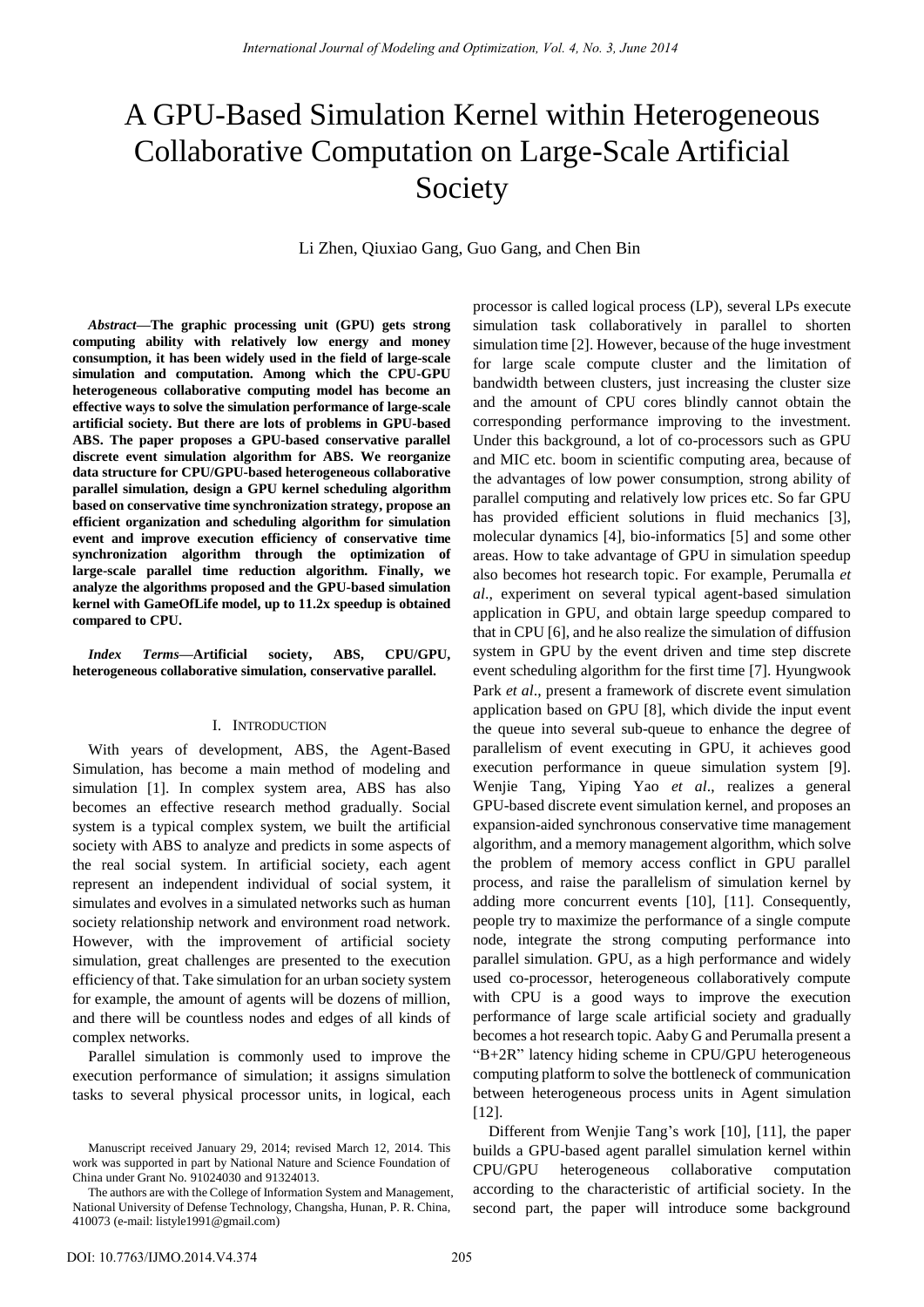knowledge related to large-scale artificial society, GPU and CUDA; in the third part, the discussion is center on the basic data structure of GPU-based parallel agent simulation kernel, kernel scheduling algorithm, event management and scheduling algorithm and time reduction algorithm, etc. In the fourth part of the paper, it takes a specific GameOfLife experiment case to test and verify the performance of the GPU-based simulation kernel; lastly, the fifth part concludes the whole paper and the discussion of the research work in future.

## II. BACKGROUND

### *A. Agent-Based Artificial Society*

The origin of artificial society research is the social-cybernetics presented by the founder of cybernetics Norbert Wiener, by adopting the idea of bottom-up, it builds complex society system model using local connection rules with technology of agent-based simulation, and becomes a new method of social science research. With this method, the computer should abstract each individual into individual model called agent. Then plenty of agents interact by rules, which will bring emergent of some macro behaviors, thus researching on the emergent can help understanding and explaining the macro phenomenon.

Generally, we abstract the process above as sense-think-act paradigm, in every simulation time step, agent senses the information of environment (including information of environment model and the status info of other connected agents), then it makes estimation and decision with these information and its action rules, finally it acts to change status of itself, environment and even other entities.

It can be seen from the above paradigm that agent is connected with network topologies which specifies the action ranges and form of agent's sense and action. Generally there are 5 kinds of topology structures between Agents: "Soup" Model, Cellular Automata, Euclidean 2D/3D Space, Network topology, Geographic Information System [13].

Most social system researched with Agent-based artificial society simulation are large-scaled, Take the GSAM program [14], [15] which armed at disease transmission research as an example, a disease transmission model on a global scale is built, it also runs successfully based on agent-based simulation. So, compared to other normal agent-based simulation, agent-based artificial society has its own characteristic:

- 1) The number of agent is enormous, and the network topology is huge and complex.
- 2) The action rules of agent have the characteristics of high unity and concurrency. A large number of agents are used to simulate the same type of people in artificial society, these Agents step in a unified global time and process the states evolution with the same kind of action rules.

# *B. GPU and CUDA*

GPU (Graphic Processing Unit, GPU) was firstly appeared as a graphic processing unit, it was used to graphics rendering, with the development of hardware and software technology, people come to realize that GPU has its own advantages and

characteristics in scientific computing area over CPU. In recent years, the computing power of GPU has been growing at more than the Moore's law. Tianhe-I which has been the first of supercomputers gains great computing performance with thousands of GPU working cooperatively.

Take the GPU made by NVIDIA co. for example [16], on the hardware structure, there are several SM (SM, Streaming Multi-processors) in a GPU process unit, and a SM contains several SP (SP, Streaming Processors), which is commonly called the core of GPU. These cores execute currently in SM and share the same global memory, and each SM contains a shared memory so that the SP of the same SM can share it. What's more, there is global constant memory and texture memory to be shared.

On the programing structure, the NVIDIA co. design a specialized development library for GPU called CUDA, which can offer users friendly program interface to hide the details of the underlying hardware. CUDA is a C-like language and easy to learn. Although it can only be used in GPU of NVIDIA co., it has still been widely used

CUDA can be divided into three layers based on hardware structure: grid, block and thread. Take, for example, GPU with the computing performance of 2.0, a grid is commonly composed of 65535\*65535 blocks, and a block is composed of 1024 threads. Thus, CUDA can map blocks in grid to different SMs and map threads in blocks to different SP. Fig. 1 shows the general programming model of CUDA.



Fig. 1. CUDA programming model.

## III. GPU-BASED SIMULATION KERNEL

The characteristic of artificial society bring severe challenges to the execution of simulation. Integrating GPU into simulation computational resources, in which GPU is treated as an isolated computation node to compute models collaboratively with CPU, is a good way to solve the execution efficiency problem of large-scale artificial society. The paper designs a GPU-based conservational parallel discrete event simulation kernel and realizes it.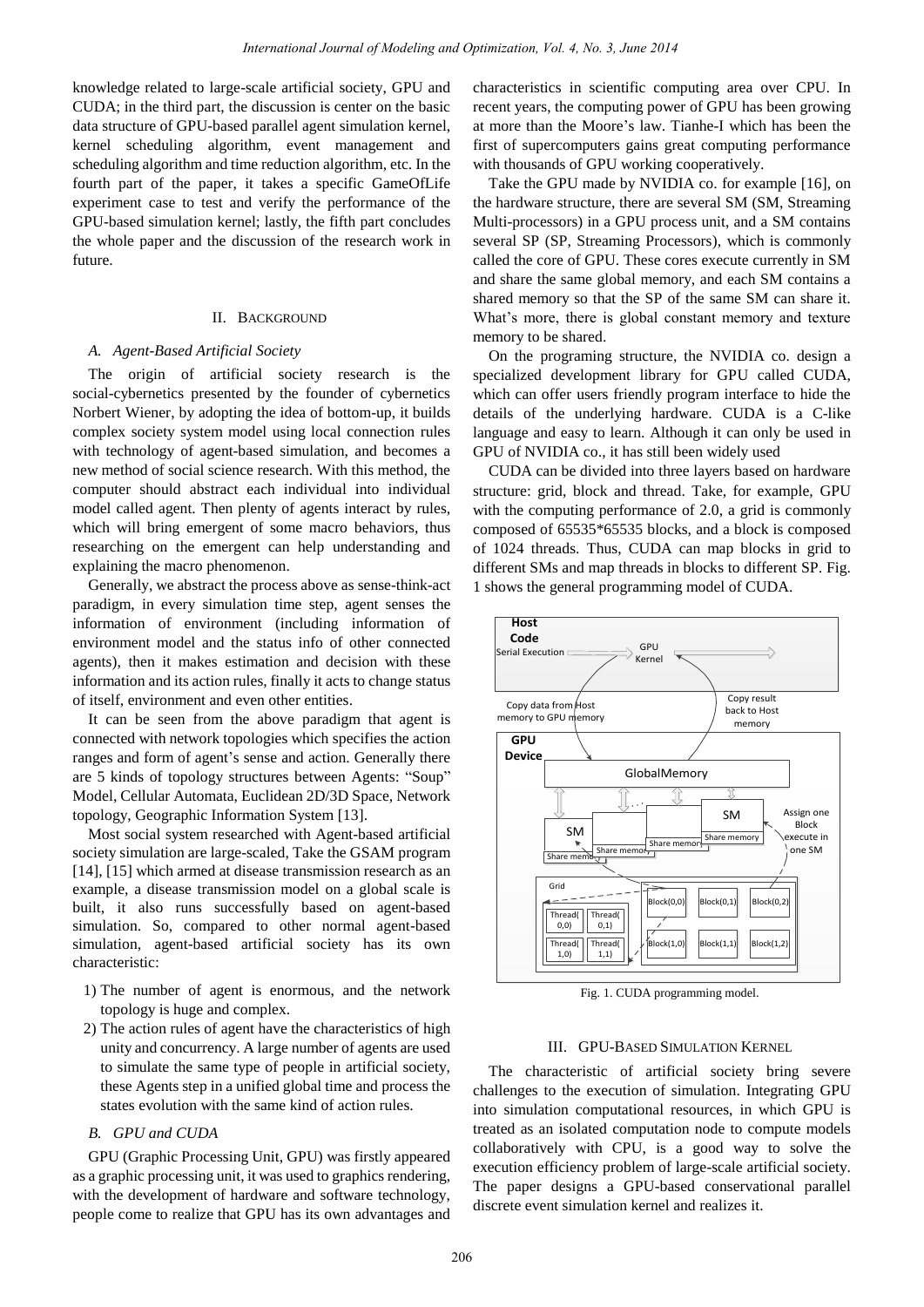## *A. Data Structure and Kernel Scheduling Algorithm*

The data structure supports discrete event simulation; it includes event and organization of event queues. But

furthermore, in order to support CPU/GPU-based heterogeneous collaborative computation, we need to redesign the data structure as Fig. 2 shows.



Fig. 2. The organization and mangerment of agents and events in GPU memory.

Agents are organized into an agent pool in GPU, each agent maintains an input event queue denoted as d\_Event In Queue and an output event queue denoted as d\_Event Out Queue, both event queues are arranged in time order. The former one is used to receive all the events which are sent to its corresponding agent, the latter one is used to caches the events produced in running process for its corresponding agent. The organizational architecture is designed in the consideration of two aspects reason: the first, to separate the input event queue from the output event queue can improve the parallel execution efficiency of GPU while don't considerate the interactivity with other threads; the second, each agent maintaining its own event queue bypasses memory access conflict of parallel event and make for promoting the degree of parallelism. In the whole process of simulation, event flow includes CPU to CPU, CPU to GPU, GPU to GPU, and GPU to CPU. Therefore in GPU-based simulation kernel, event scheduling involves event interaction between CPU and GPU. Accordingly we design two event buffers in each device to realize event interaction between CPU and GPU, which are Event Buffer From CPU and Event Buffer To CPU in GPU and Event Buffer To GPU and Event Buffer From GPU in CPU.

GPU-based simulation kernel is scheduled by CPU; Fig. 3 illustrates the GPU-based simulation kernel scheduling frame. In the Initialization phase, CPU is responsible for initialization of GPU device and creation of the data structure in GPU-based simulation kernel. In the Pre Initialize Model phase, the GPU is launched to execute model's initialization function, which initializes the agent objects and event queues. After completing the initialization works, all the event queues contain an initial event whose simulation time is zero. Then in the Reduce Time phase, it take the first event out from each event queue, and launch a GPU kernel to reduce their simulation times, the reduction result is the minimal simulation time among the events, according to conservative time synchronization algorithm, the minimal time is the global simulation time. Then judge whether the global simulation time is larger than simulation stop time, if so, jump to the END phase; if not, turn to Execute Model phase. In Execute Model phase, GPU kernel is launched to executed agent model, each thread execute in parallel to see if the event time of its corresponding agent's event queue is less than the global simulation time, if so, the thread preform an agent update. After all the thread finish its work, the Synchronize Event phase begin, in order to avoid multithreads currently access the same event queue in the running process, the events which is new generated should be synchronously received. After Synchronize Event, turn back to Reduce Time, and repeat the operation above.



Fig. 3. GPU-based simulation kernel scheduling flow.

### *B. Event Organization and scheduling*

In CPU/GPU-based heterogeneous collaborative parallel simulation engine, each compute node (GPU or CPU) need time synchronization and event communication. So, the event organization and scheduling in GPU should involve two aspects: the first is event communication between CPU and GPU, another one is event communication in GPU.

1) The event communication between GPU and CPU is managed by Event Buffer From CPU and Event Buffer To CPU. When the agents perform update operation, they just take the first event out from their own input event queue d\_Event In Queue, so when CPU send event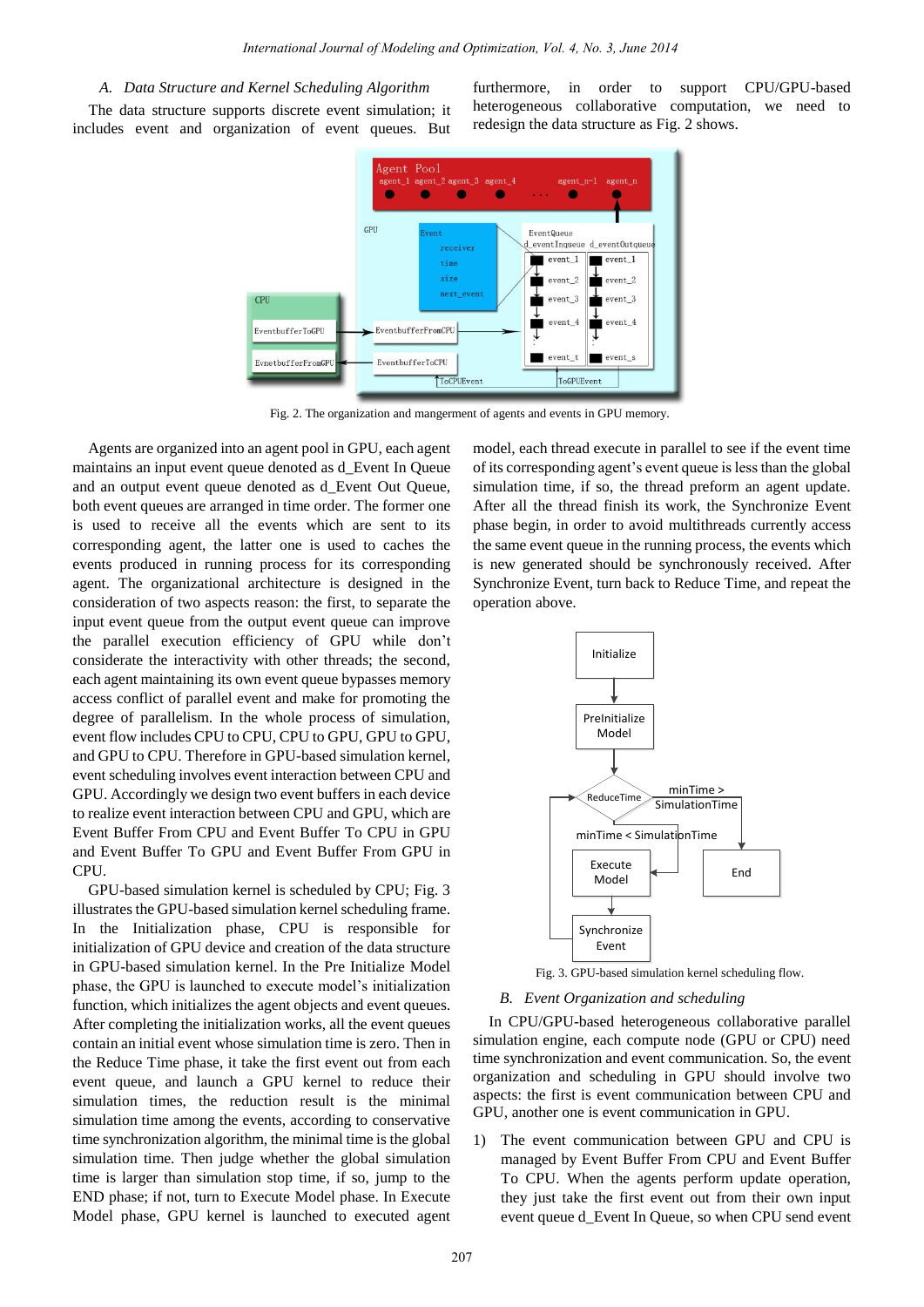to GPU, firstly it put all the events whose receiver is in GPU into Event Buffer To GPU, then perform a data transformation, copy the data from Event Buffer To GPU to Event Buffer From CPU. After that the agent objects in GPU read the events in Event Buffer From CPU to see if there are events whose receiver is itself in parallel, if so, push the events into its d\_Event In Queue.

2) The event communication between GPU is performed by the agents whose event receiver is also in GPU. The agents in GPU take the first event out from d\_Event In Queue to perform update operation. In update process, the events which are new generated are directly pushed into d\_Event Out Queue. In Synchronize Event phase, the events whose receiver is in GPU are sent from the d\_Event Out Queue to the corresponding d\_Event In Queue. But, in large-scale agent simulation, many agents may send event messages to the same agent unavoidable. Then the problem is to solve memory access conflict

when multithreads write to the same d\_Event In Queue in GPU. The paper gives an event message output algorithm to solve the problem above. We make use of atomic add operation in CUDA, that operation can be regarded as a synchronization point at which parallel threads perform in turn. Thus, every d\_Event In Queue contain a public variable denoted as queue Wait and a public unsigned integer array denoted as temp Event, when multithreads access d\_Event In Queue currently, the atomic add operation on queue Wait can record the order of each thread which is accessing the queue. Then each thread get a numeral ID which ranks in order and assign address of event performed by itself to the *IDth* variable of temp Event. After that, every agent performs its d\_Event In Queue; push the events in temp Event into d\_Event In Queue in parallel. Fig. 4 illustrates the pseudo code of the event output algorithm.

For all thread t in parallel do int wait=atomic Add(&queue  $Wait<sub>t</sub>$ ,1);//return the value of queue Wait when it comes temp  $Event_{wait}$  = (unsigned int)e; end for all for all thread t in parallel do // each thread handle their event address array and push it into queue serially Shared int wait Number; Wait Number = queue  $Wait_t$ ://get the whole thread number in queue For  $i=0$  to wait Number Event \*e;  $e = (Event *)temp$  Event<sub>i</sub>; Push e to d\_Event In Queuet Queue  $Wait = 0$ ; End for End for each

Fig. 4. GPU-based event output algorithm.

## *C. Large-Scale Parallel Time Reduction Algorithm*

The core matter of GPU-based parallel discrete event simulation is to insure correct causality between events. In conservational time synchronization algorithm, that is to give correct global simulation time. So each step of simulation performs an operation of global event time reduction. When dealing with large-scale artificial society, the scale of event scheduling can easily reach sever million. So, to decrease the execution time of reduction is the crux of improving the performance of GPU-based simulation kernel.

Reduction algorithm is a typical recursive algorithm, so combining the programming feature of GPU, the large-scale parallel time reduction algorithm in GPU should take two problems into account: the first one is how to realize recursion in GPU; the second is how to realize the global synchronization of all the threads. Fig. 5 illustrates the pseudo code of the time reduction algorithm in GPU.

```
For all thread t in parallel do//T stands for the times to be reduced sortNUM stands for the number to
be sorted
      int cycle:
      while sortNUM/cycle > 1 do
         for i:= t to sortNUM/(cycle*2)
            if 2^*i^*cycle < simulationNum && (2^*i+1)^*cycle < simulationNum
               if T_{2^*i^*\text{cycle}} > T_{(2^*i+1)^*\text{cycle}}<br>T_{2^*i^*\text{cycle}} = T_{(2^*i+1)^*\text{cycle}}endif
            endif
         endfor
         syncthreads();
      \overline{\text{cycle}} = \text{cycle} * 2;endwhile
      minTime = T_0;
   endforall
```
Fig. 5. GPU-based large-scale time reduction algorithm.

As all we know, recursive algorithm is composed of many reduction steps. The number of times to be reduced gives; the

number of steps knows. But the hardware structure of GPU determines that GPU could not support recursion well. In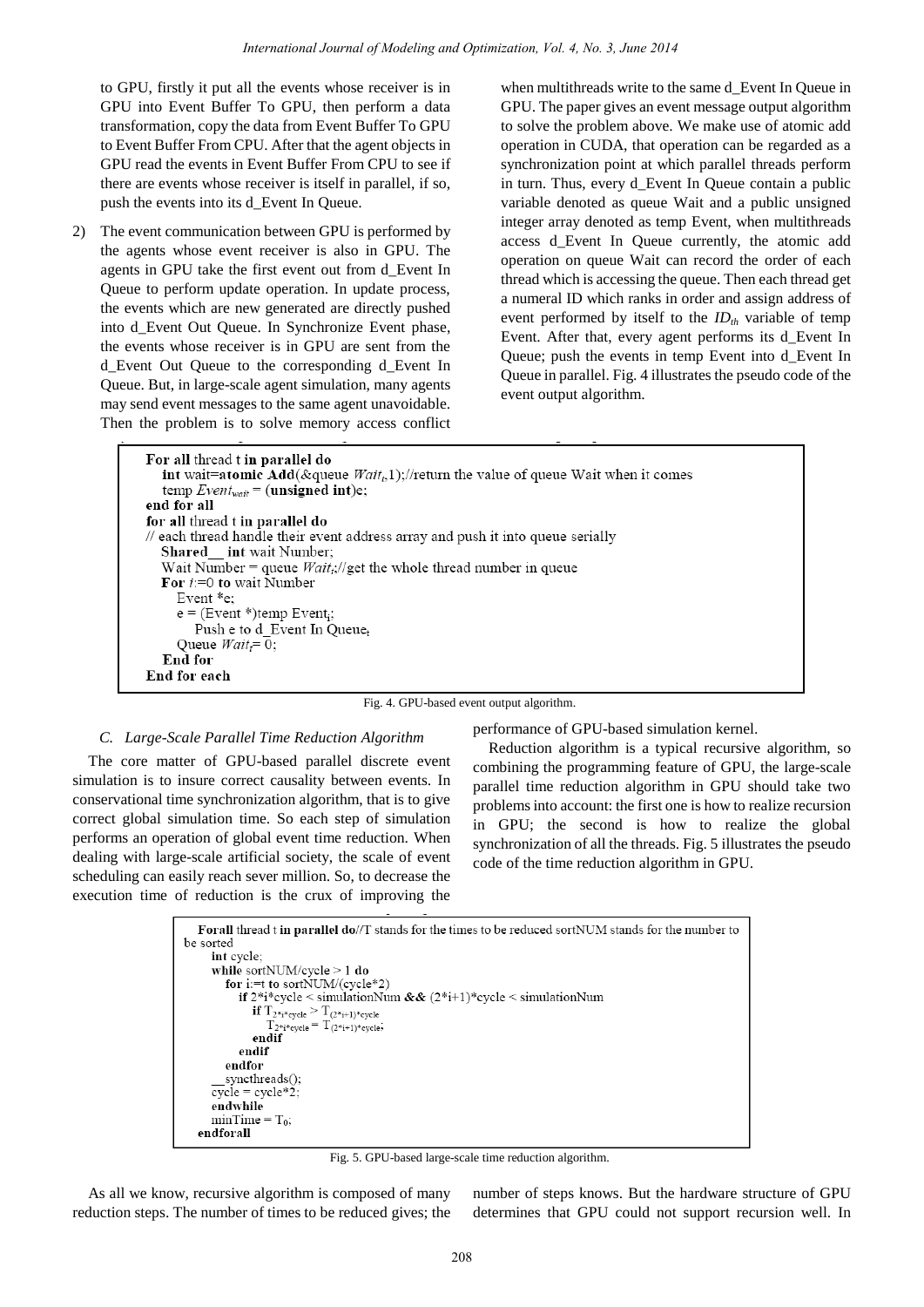order to realize it, a bad way is to let CPU launch GPU kernel recursively, but it increase the burden of CPU, and decrease parallel execution efficiency of GPU by decompose reduction into server GPU kernel function, thus at the same time increase the time for kernel launch. Based on these considerations, the paper set a control variable denoted as cycle, when the algorithm begins, cycle is initialized by 1, after each reduction, multiply cycle by 2, and perform the reduction step in circle until cycle is larger than the number of reduction steps.

Because of the order being launched and speed of execution, the time used in one reduction step of work threads in GPU is not the same. So after each parallel reduction step, a global synchronization of all the threads is needed. While the synchronization operation is limited in one SM, namely only the threads in one block can be synchronized in running process. As the analysis above, we design a reduction algorithm that all the parallel operation is finished in one block. Suppose the thread number in one block is denoted as THREADNUM, then each work thread goes through the time array by increment THREADNUM. In theory, the reduction algorithm can be any scale.

#### IV. EXPERIMENT

In order to verify the performance of GPU-based simulation kernel, the paper design a Game of Life model to be scheduled and processed in GPU. In Game of Life model, all the agents are organized into a 2-dimension grid, whether the agent in the grid is alive is determined by the number of agents alive in its 8 neighborhoods. In the process of evolvement, an agent relives when there are 3 agents alive in its 8 neighborhoods, and dies when the number of living agents larger than 3 and smaller than 2.

The experiment performs on a 2-dimension 100\*100 grid, altogether 10000 agents. Simulation runs 120 seconds. Experiment hardware condition is Intel Xeon E5645 2.4GHZ 12 cores CPU and a NVIDIA Tesla C2050 GPU, system memory is 64GB. Tesla C2050 has 448 stream processers, compute ability is 2.0, and global memory is 2GB. As the software condition, MPICH2 is used to realize communication between CPU cores, GPU uses driver and SDK of CUDA 5.0 version.

The Game of Life model is experimented on 1core, 2 cores, 4 cores, 8 cores and GPU separately; experiment result is showed on Fig. 6. Different color blocks on the figure represent different important phase of the whole simulation process, they are initialization phase, model execution phase, time reduction phase, and event receive synchronization phase. From a general view, the whole simulation time of GPU obtain a speedup of 11.2x compared to serial execution of 1 core CPU, 2.9x speedup compared to 2 core CPU's parallel execution, and equal to the performance of 4 cores CPU. The crosswise comparison on CPU and GPU shows that in CPU the time cost on event receive synchronization phase take up nearly 90 percent of the whole time, but in GPU nearly 100 percent of the whole time is used in model execution phase.

Combing the characteristic of hardware and discrete event

simulation algorithm, we can analyze and explain the result. For GPU, there are hundreds of cores in physical and thousands of threads working in parallel logistically. In our GPU-based discrete event simulation algorithm, each agent maintains its own event queue, thus in the simulation process, event queues are assign on a large number of logical threads, so in each event queue, the number of event is relative small, it only needs a parallel execution cycle to complete the event receive synchronization phase. But to the contrary, the event queues in discrete event simulation on CPU are assigned on logical process, but due to the number of cores in CPU is relatively small, when the simulation scale is large, the event queue on each logical process shall contain many events to be process in event receive synchronization phase, Thus each logical process should deal with lots of events serially. When the model execution operation is relatively easy, the time cost in the event receiving synchronization phase will then take up most time of the whole simulation as Fig. 6 shows.

The NVIDIA GPU architecture is built on Streaming Multiprocessors (SMs), and SMs use an architecture called SIMT to organize work threads. The SIMT works in parallel programs well, but it fails in control flow instruction which needs lots of branch prediction. At the same time the performance of single thread in GPU is much less than that of a single CPU core. It can obtain a relatively higher speedup compared to CPU when large scale threads (millions) are launched. Because when lots of threads are launched, the latency of single thread execution can be eliminated by switching between threads. In the our experiment, the scale of simulation is just 10 thousand which is relatively small, so experiment result presents the model execution time in GPU take the most time of simulation, and it is even larger than that in 1 core CPU.



Fig. 6. Simulation time contrast on different operating environment.

#### V. CONCLUSION

Facing on CPU/GPU-based heterogeneous collaborative large-scale agent simulation, the paper analyzes and illustrates the design and realization of GPU-based parallel discrete event simulation kernel from the organization of data structure, kernel scheduling algorithm, event organization and scheduling algorithm, and time reduction algorithm. Experimenting on 10 thousand agents GameOfLife model to test performance of GPU-based simulation kernel, and up to 11.2x speedup is obtained compared to that on CPU. The experiment result shows that GPU has its own advantage and